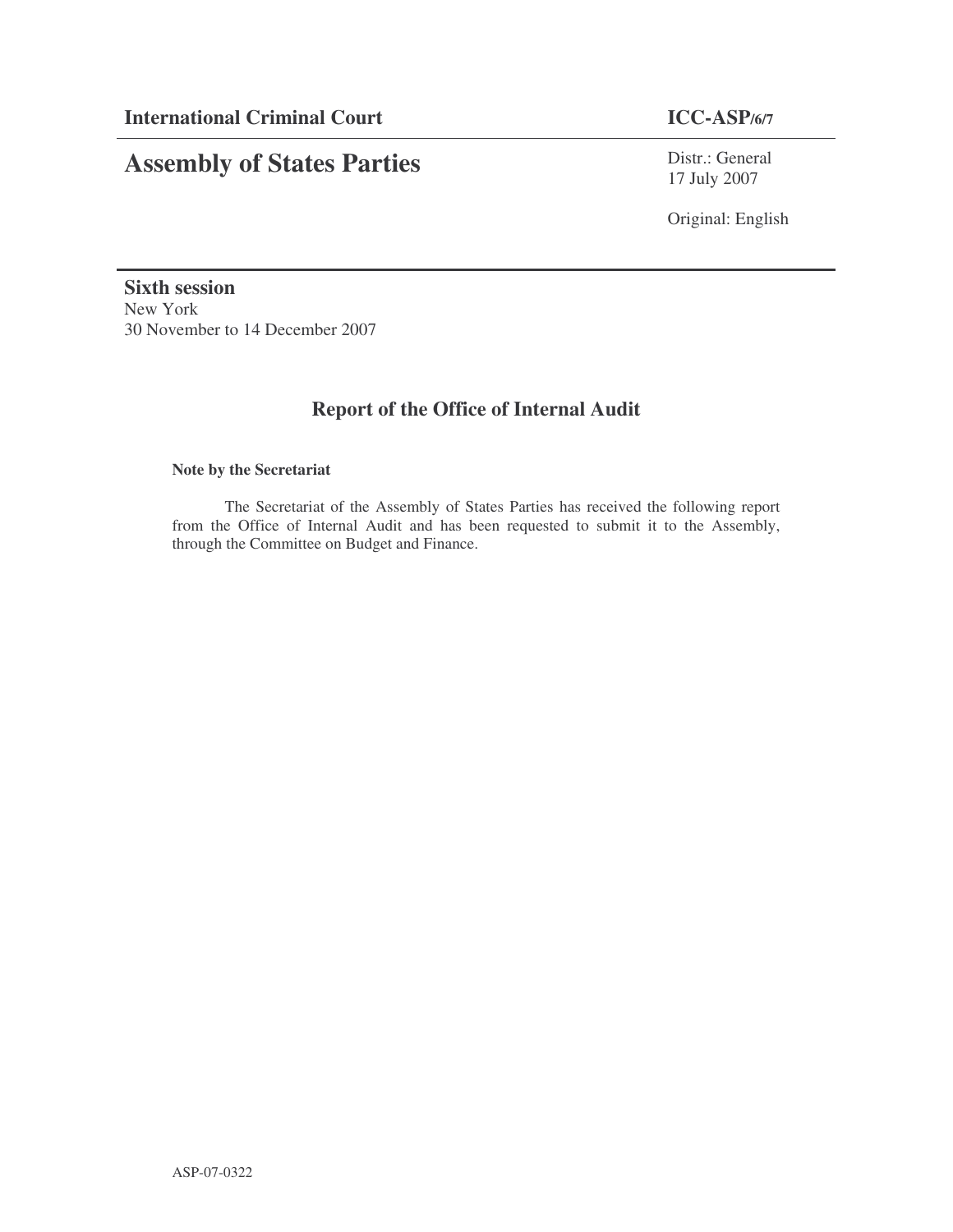ICC-ASP/6/7 Page 2

Letter of Transmittal

29 June 2007

Pursuant to the decision of the Assembly, adopted at its second session in September 2003, I am pleased to submit my third and final annual report to the Assembly, through the Committee on Budget and Finance. It has been a privilege and an honour to serve as the first Internal Auditor of the International Criminal Court.

> (Signed) Joe Martire Director Office of Internal Audit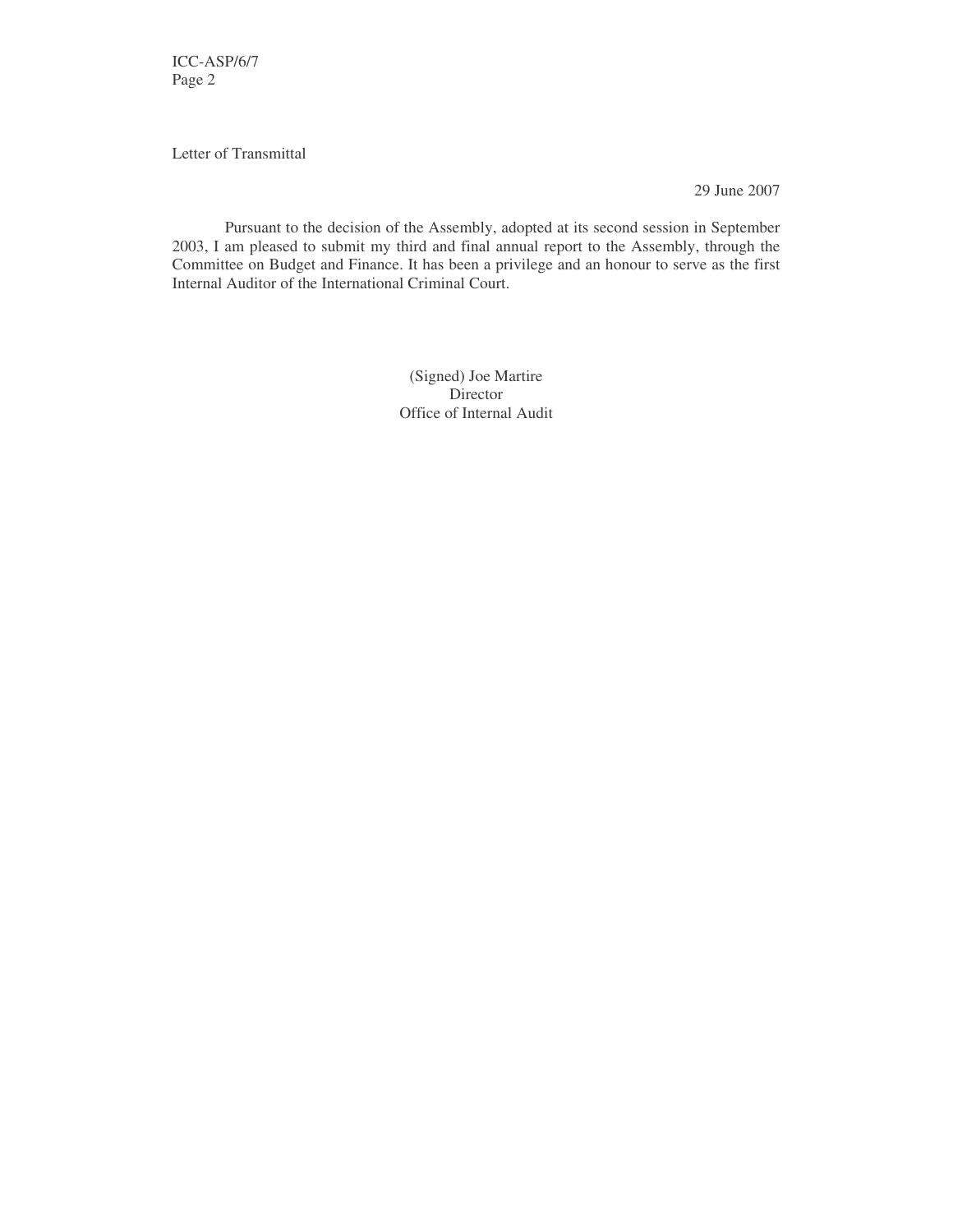#### **Contents**

|            |                                                                                                                        | Page | Paragraphs |
|------------|------------------------------------------------------------------------------------------------------------------------|------|------------|
|            | <b>Summary</b>                                                                                                         | 4    |            |
| L.         | <b>Introduction</b>                                                                                                    | 5    | $1 - 6$    |
| <b>II.</b> | <b>Staffing / budget of the Office of Internal Audit</b>                                                               | 6    | $7 - 8$    |
| Ш.         | <b>Performance audits</b>                                                                                              | 6    | 9          |
|            | Asset management<br>А.                                                                                                 | 7    | $10 - 18$  |
|            | Confidentiality of data concerning victims<br><b>B.</b><br>within the Division of Victims and Counsel                  | 8    | $19 - 31$  |
|            | $C_{\cdot}$<br>Travel management                                                                                       | 10   | $32 - 33$  |
| $\bf{IV}$  | Ad hoc work at the request of management                                                                               | 10   |            |
|            | A. Joint UNDSS/ICC review of staff security<br>in the field                                                            | 10   | $34 - 41$  |
|            | Review of potential risks associated with<br><b>B.</b><br>arrangements to administer the pension plan<br>of the Judges | 11   | $42 - 45$  |
| V.         | Monitoring implementation of recommendations                                                                           | 12   | $46 - 47$  |
| VI.        | <b>Other matters</b>                                                                                                   |      |            |
|            | A. Coordination with the External Auditor                                                                              | 12   | 48         |
|            | <b>Internal Oversight Committee</b><br><b>B.</b>                                                                       | 12   | 49         |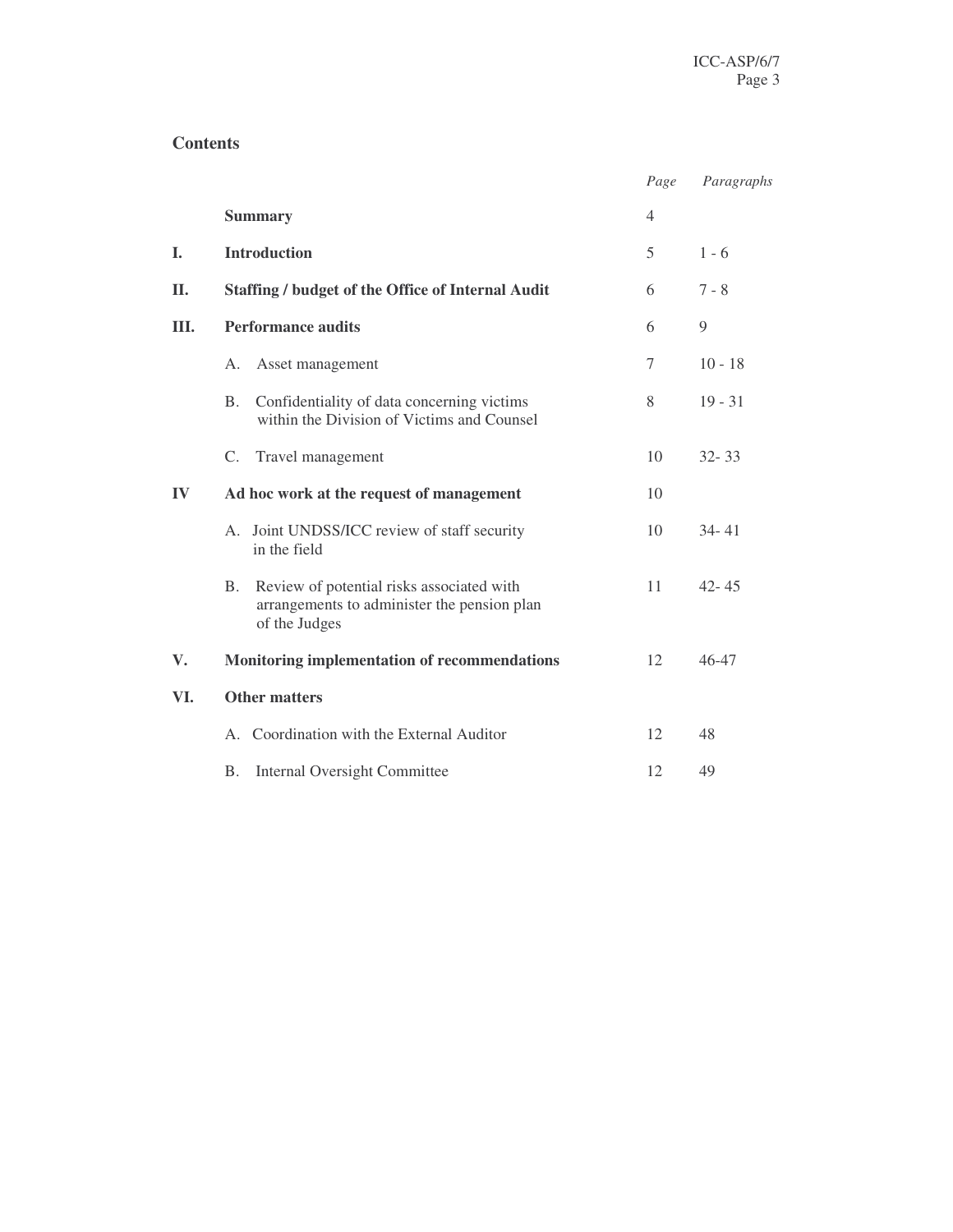#### **Summary**

The Office of Internal Audit is honoured to submit its third annual report to the Assembly, through the Committee on Budget and Finance. The report highlights the significant activities undertaken by the Office during the past year.

The Office acts in accordance with the provisions of the Rome Statute, the Financial Regulations and Rules of the Court, as well as relevant resolutions of the Assembly. The work of the Office is conducted in accordance with generally accepted common auditing standards.

The Office responded to the remarks and recommendations made by the Committee on Budget and Finance concerning the role of internal oversight as contained in paragraphs 25 to 27 of the Report of the Committee on Budget and Finance on the work of its seventh session (ICC-ASP/5/23). The Office informed the Chair of the Committee that the lack of clarity regarding the Internal Auditor's legal external reporting obligation combined with management's concerns over the perceived risks of reporting publicly major internal audit findings were the main factors that had led to the seemingly tense relationship between the Office and management.

During the past year, the Office continued to focus its limited resources on carrying out its risk-based audit plan and responding to ad hoc requests from management for assistance. The Office issued detailed performance audit reports on Asset Management and on the Confidentiality of Data Concerning Victims within the Division of Victims and Counsel. As at the reporting date, the Office was completing the examination phase of a performance audit of travel management and had begun drafting its report.

In response to a request by the heads of organ of the Court, the Office together with senior representatives of the United Nations Department of Safety and Security (UNDSS) and the Safety and Security Section of the Court carried out a joint UNDSS/ICC review of staff security in the field. A joint report was submitted to the three heads of organ in February 2007.

In response to a request by the Registrar, the Office reviewed potential risks associated with the arrangements being undertaken by the Court to administer the pension plan of the Judges. The Office identified several risks and suggested ways to mitigate them. The Office also informed the Registrar that the inclusion of approximately  $\epsilon$ 1.05 million in the 2005 accounts as the estimated cost of administering the pension plan for the financial periods from 2003 to 2006 was questionable and needed to be reviewed.

Overall, the Office's findings during the past year indicate that the Court continues to make progress. However, work remains to be done to put in place administrative systems and practices to provide reasonable assurance that the assets of the Court are safeguarded and controlled, that financial, human and physical resources are managed with due regard to economy and efficiency and that transactions are in compliance with governing authorities. Summary information about the objectives, scope and conclusions of the performance audits and other significant work carried out by the Office during the past year, together with management responses where available, is presented in Part III of this report.

The Office made 52 recommendations (including the 21 recommendations contained in the joint UNDSS/ICC report) during the past year and has made a total of 81 recommendations since it became operational in late 2004. The Office's recommendations are aimed at assisting management to strengthen internal controls, operate more efficiently, realize potential cost savings and ensure compliance with governing authorities.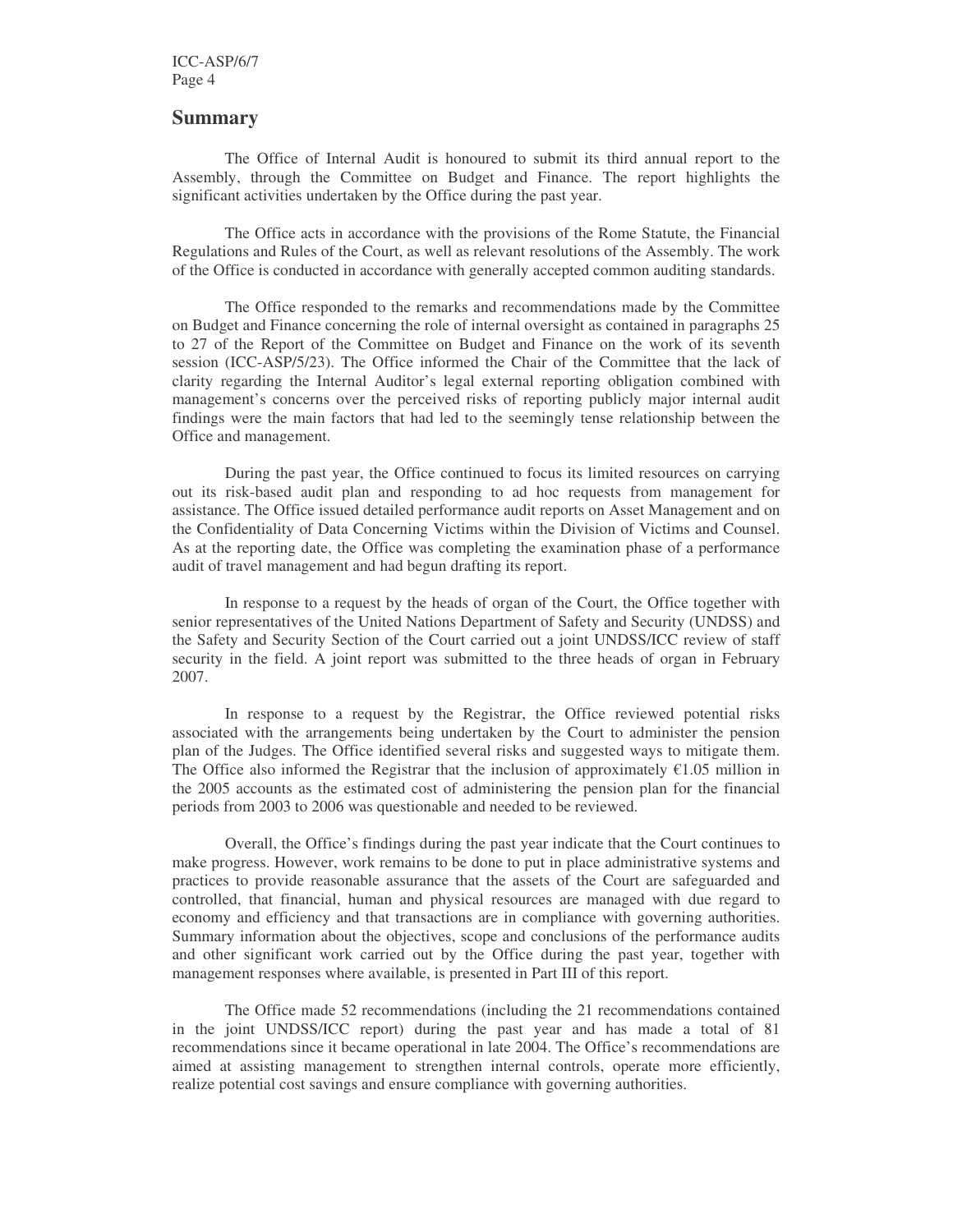Management's responses to recommendations have generally outlined action taken against some of the recommendations since issuance of the draft audit reports and indicated that further action will be taken in the future. However, management disagreed with the Internal Auditor's view that the transfer from one major programme to another of significant assets that have not been budgeted and approved for use by more than one major programme – as opposed to the direct transfer of funds to purchase the assets – could potentially be construed as an indirect contravention of Financial Regulation 4.8.

Having developed the methodology and database for monitoring and assessing progress on the implementation of audit recommendations, the Office worked closely with the Office of the Controller, which has been assigned functional responsibility for this process. As at the reporting date, however, the Controller informed the Office that she could not report on implementation progress as she had not received the necessary information.

The Office had reasonable access to persons, including the heads of organ of the Court, as well as to books, records and other documents which were, in the opinion of the Office, necessary for the performance of its work. However, a part of the scope of the audit of asset management was limited due to lack of supporting documentation. Furthermore, formal management responses to reports, including recommendations, were either slow or not forthcoming. There has been no formal management response to the joint UNDSS/ICC report or to the report on the Confidentiality of Data Concerning Victims within the Division of Victims and Counsel.

A good working relationship continued between the Office and the External Auditor. Information has been exchanged, including work plans and reports.

The need for an independent audit committee with a majority of outside members is widely recognized and the Office has provided management with its initial thoughts about the committee's composition and terms of reference. However, at the time of writing, it was not clear when the committee would be established or what remit it would have. It is important that the independence of the Office of Internal Audit and the transparency of the results of its work are preserved and enhanced.

#### **I. Introduction**

1. This third report of the Office of Internal Audit ("the Office") of the International Criminal Court ("the Court") is submitted to the Assembly of States Parties ("the Assembly") pursuant to the decision of the Assembly, adopted at its second session in September 2003, wherein it endorsed the recommendation of the Committee on Budget and Finance (CBF) that "the internal auditor should be able to decide his or her annual work programme independently, including any issues raised by the Committee, and that the internal auditor should submit an annual report about the activities of the Office to the Assembly, through the Committee."<sup>1</sup>

2. The Office acts in accordance with the provisions of the Rome Statute, the Financial Regulations and Rules, as well as relevant resolutions of the Assembly. The work of the Office is conducted in accordance with generally accepted common auditing standards.

<sup>1</sup> *Official Records of the Assembly of States Parties to the Rome Statute of the International Criminal Court, Second session, New York, 8-12 September 2003* (United Nations publication, Sales. No. E.03.V.13) part II, A.1, para. 1 and part II, A.6, para. 29.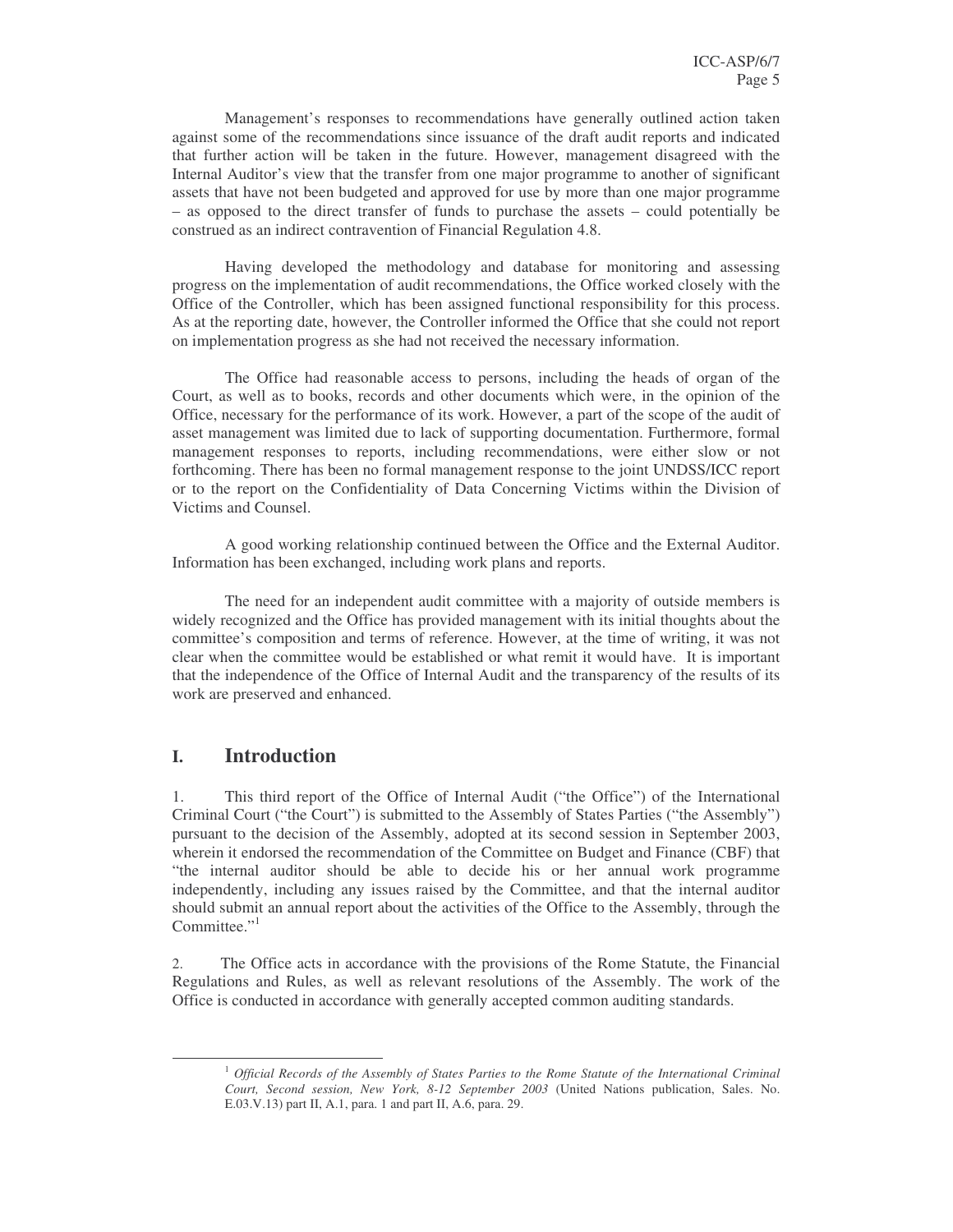3. The activities of the Office during the past year focused on undertaking performance audits set out in the Office's risk-based audit plan, which was endorsed by the Court's Internal Oversight Committee comprising the three heads of organ of the Court. The plan was also circulated to the Committee at its fifth session. The Office also responded to several ad hoc requests from senior management for assistance on several important subjects.

4. The Office responded to the remarks and recommendations made by the Committee concerning the role of internal oversight as contained in paragraphs 25 to 27 of the Committee's report on the work of its seventh session (document ICC-ASP/5/23). The Office informed the Chair of the Committee that, inter alia, the lack of clarity regarding the Internal Auditor's legal external reporting obligation combined with management's concerns over the perceived risks of reporting publicly major internal audit findings were the main factors that had led to the seemingly tense relationship between the Office and management. Accordingly, the Office informed the Chair of the Committee that it would be helpful if the Committee and the Assembly would provide greater clarity concerning the nature and extent of the Internal Auditor's reporting obligation to the Committee and to the Assembly.

5. The Office had reasonable access to persons, including the heads of organ, as well as to books, records and other documents which were, in the Office's opinion, necessary for the performance of its work. However, supporting documentation does not always exist, and formal management responses to reports, including recommendations, were slow or not forthcoming. The Office assisted management to develop a process aimed at finalizing audit reports on a timelier basis and to strengthen monitoring of audit recommendations.

6. Overall, the Office's findings during the past year indicate that the Court continues to make progress. However, work remains to be done to put in place administrative systems and practices to provide reasonable assurance that the assets of the Court are safeguarded and controlled, that financial, human and physical resources are managed with due regard to economy and efficiency and that transactions are in compliance with governing authorities. The Office's work is aimed at assisting management to strengthen internal controls, operate more efficiently, realize potential cost savings and ensure compliance with governing authorities.

# **II. Staffing / budget of the Office of Internal Audit**

7. The Office's approved budget for 2006 of  $\epsilon$ 341,000 represented less that half of one per cent of the Court's total budget for 2006 of €82,417,200. The Office comprised the Director, one auditor and one audit assistant. An additional professional post (P-4 senior auditor) was approved, to be effective as from the second half of 2007. The Office believes that it has sufficient resources to carry out its mandate.

8. To facilitate a smooth transition, the Internal Auditor, in February 2007, informed the Court that he did not wish to renew his employment contract when it came up for renewal in July 2007. As at the date of the report, recruitment action for the P-4 senior audit post and the vacant audit assistant post were in progress. However, the Court had not advertised the Director's post.

# **III. Performance audits**

9. The Office issued detailed performance audit reports on Asset Management and on the Confidentiality of Data Concerning Victims within the Division of Victims and Counsel. As at the reporting date, the Office was completing the examination work relating to the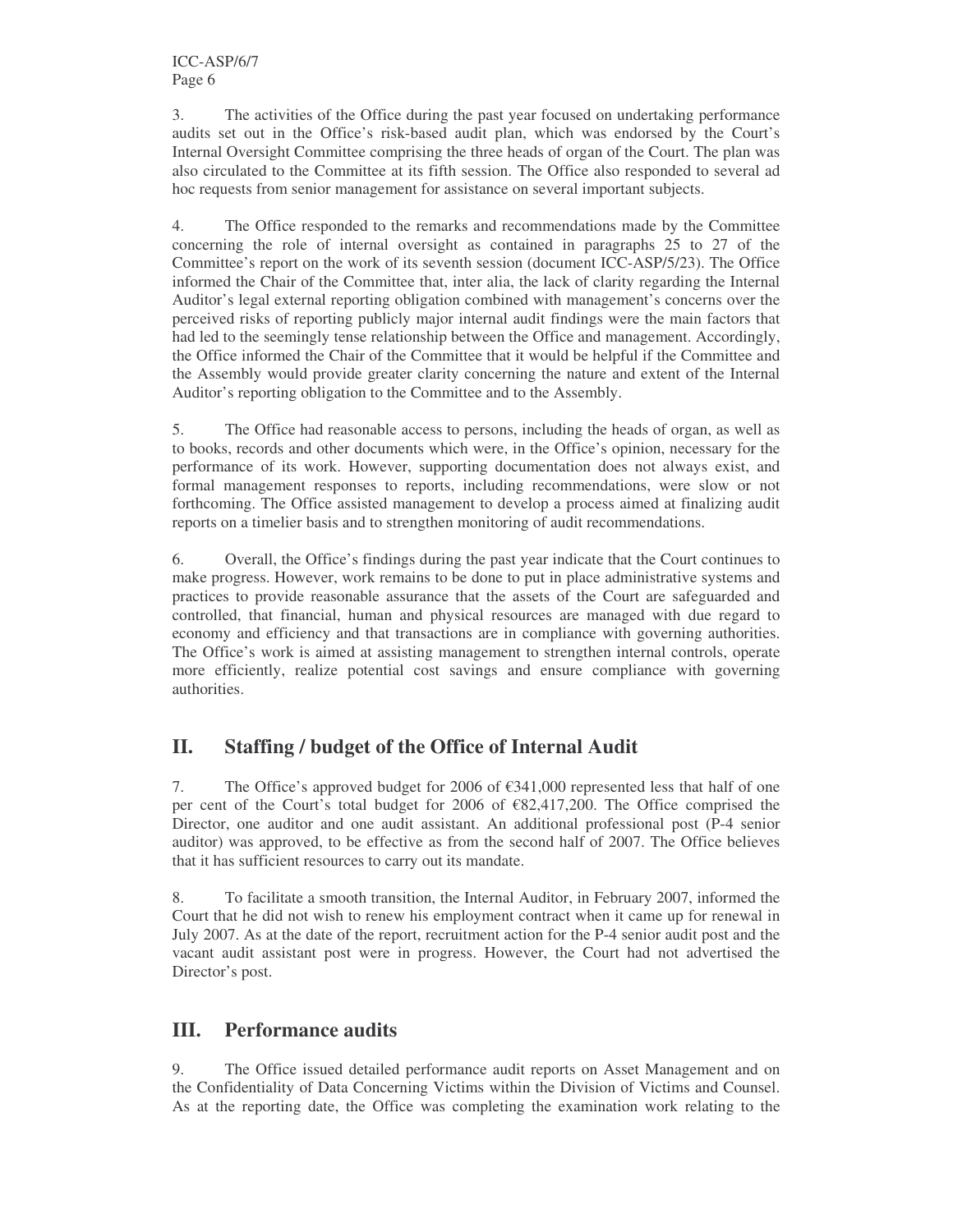performance audit of travel management and had begun drafting its report. The results of that audit will be reported in the 2008 report.

### **A. Asset Management**

#### **Introduction**

10. A significant proportion of the Court's non-staff costs are attributable to the procurement of assets. Actual expenditure on property items (regardless of classification) totalled some  $\epsilon$ 9.7 million or 47 per cent of non-staff cost in 2004, and some  $\epsilon$ 4.3 million or 19 per cent of non-staff cost in 2005. As at December 2005, the Court reported that its nonexpendable assets (those with a purchase price greater than  $\epsilon$ 600) and 'special items' (those that are defined as attractive items) had a total purchase price of around  $€6.9$  million.

11. The regulatory environment for the control and management of property items is included within Rules 110 and 111 of the Court's Financial Regulations, which were formally adopted in August 2004. The Registrar, under Rule 110.20 of the Financial Regulations, is "responsible for the management of the property of the Court". The General Services Section performs the day-to-day management of the Court's overall inventory register. Specialist 'organizational units' such as the Information and Communication Technologies Section (ICTS) and the Security and Safety Section also maintain inventories of items particular to their functions.

#### **Focus of the audit and scope limitation**

12. The Court is working to develop an asset management system that meets its operational requirements and stewardship responsibilities. To assist management, the audit focused on assessing the Court's progress in implementing the requirements of the relevant governing authorities concerning asset management and to identify improvement opportunities. The work concentrated primarily on assets that are managed in The Hague. However, some of the findings also apply to field assets. Although the procurement, budget setting and budgetary control systems were outside the scope of the audit, a general review of these systems was carried out to obtain a better overall view of the way assets are procured and managed.

13. Relevant Court staff and key asset users from the Registry, the Office of the Prosecutor and the Presidency were interviewed. The Court's regulatory framework for asset management and reporting, the systems and practices in place and relevant financial data were reviewed. Walkthrough testing of control processes and random testing of key controls were conducted and supporting documentation was examined. Additional work was carried out on two classes of high value assets, namely vehicles and a digital radio communication system. The selection of these high value assets was a judgemental decision taken by the Office based on an assessment of risk.

14. Due to poor documentation, the Office was not able to examine fully the process followed to justify the requirement for 21 field office vehicles and their specifications. The examination covered the period from the inception of the Court to 31 December 2005, unless otherwise stated.

#### **Conclusion**

15. Overall, the audit concluded that the Court is in the process of establishing an effective regulatory environment for asset management. The detailed report contains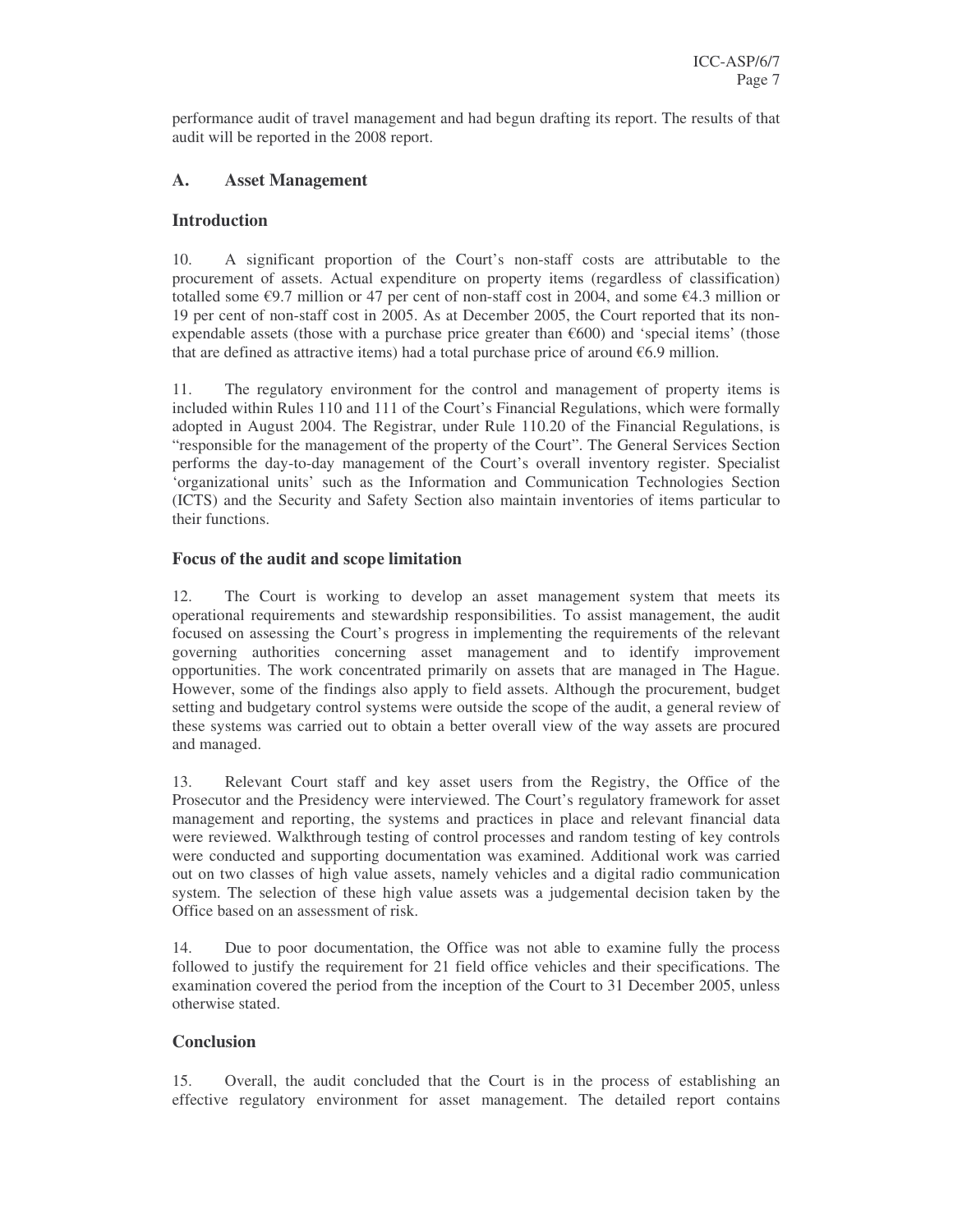recommendations concerning areas in which the Court could strengthen controls, including budget setting for assets and maintenance. The report notes that the incident of lost or stolen items seems high and draws attention to the need to better align staff forecasting with asset budgeting and to implement the SAP asset management module as soon as practical.

16. When implemented, the SAP asset management module should provide efficiency gains by obviating the current need for the General Services Section, ICTS and the Security and Safety Section to each independently duplicate the input of asset data into separate asset management systems. It will also provide, in conjunction with the separate business warehouse application, more detailed asset data, facilitating more effective asset management control procedures. It should also facilitate any future move towards compliance with the International Public Sector Accounting Standards.

17. With respect to the procurement of vehicles, the audit concluded that the administrative controls, including needs definition, options analysis and procurement for The Hague-based vehicles were satisfactory. However, documentation to support the planning and acquisition of vehicles in the field was poor. The audit concluded that better planning and management of field-based vehicles could have reduced costs significantly. Moreover, potential cost savings associated with different procurement options were not communicated to the Procurement Review Committee or to the Registrar to inform their decision-making. Management also needs to better monitor the actual use of armoured vehicles to ensure that these expensive assets are used appropriately. The audit also highlighted several areas where greater management attention is needed to avoid the risk of inadvertently breaching Financial Regulations. The report contains 16 recommendations for management's consideration.

#### **Management's response**

18. Management responded to the draft report that was sent to the heads of organ for comment. The response outlines action that has already been taken against some of the recommendations and states that further action will be taken in the future. However, management disagreed with the Internal Auditor's view that the transfer from one major programme to another of significant assets that have not been budgeted and approved for use by more than one major programme - as opposed to the direct transfer of funds to purchase the assets - could potentially be construed as an indirect contravention of Financial Regulation 4.8. Regulation 4.8 states that "no transfer between appropriation sections may be made without authorization by the Assembly of States Parties…" Management considers that controls are in place to safeguard against the risk of inadvertent non-compliance.

#### **B. Confidentiality of data concerning victims within the Division of Victims and Counsel**

#### **Introduction**

19. The Division of Victims and Counsel (DVC) processes detailed information on the identity of victims who have applied to participate in Court proceedings or for reparations; those who have been accepted by the relevant Chamber as being entitled to participate; and those whose well-being could be endangered in the event that information as to their identity were to fall into the wrong hands.

20. The participation of victims in criminal proceedings and the consequent administration of victim-related data is a new and still developing area in international law. Consequently, it is likely that the administrative and data-dissemination procedures developed by DVC will need to continue to evolve in response to new developments.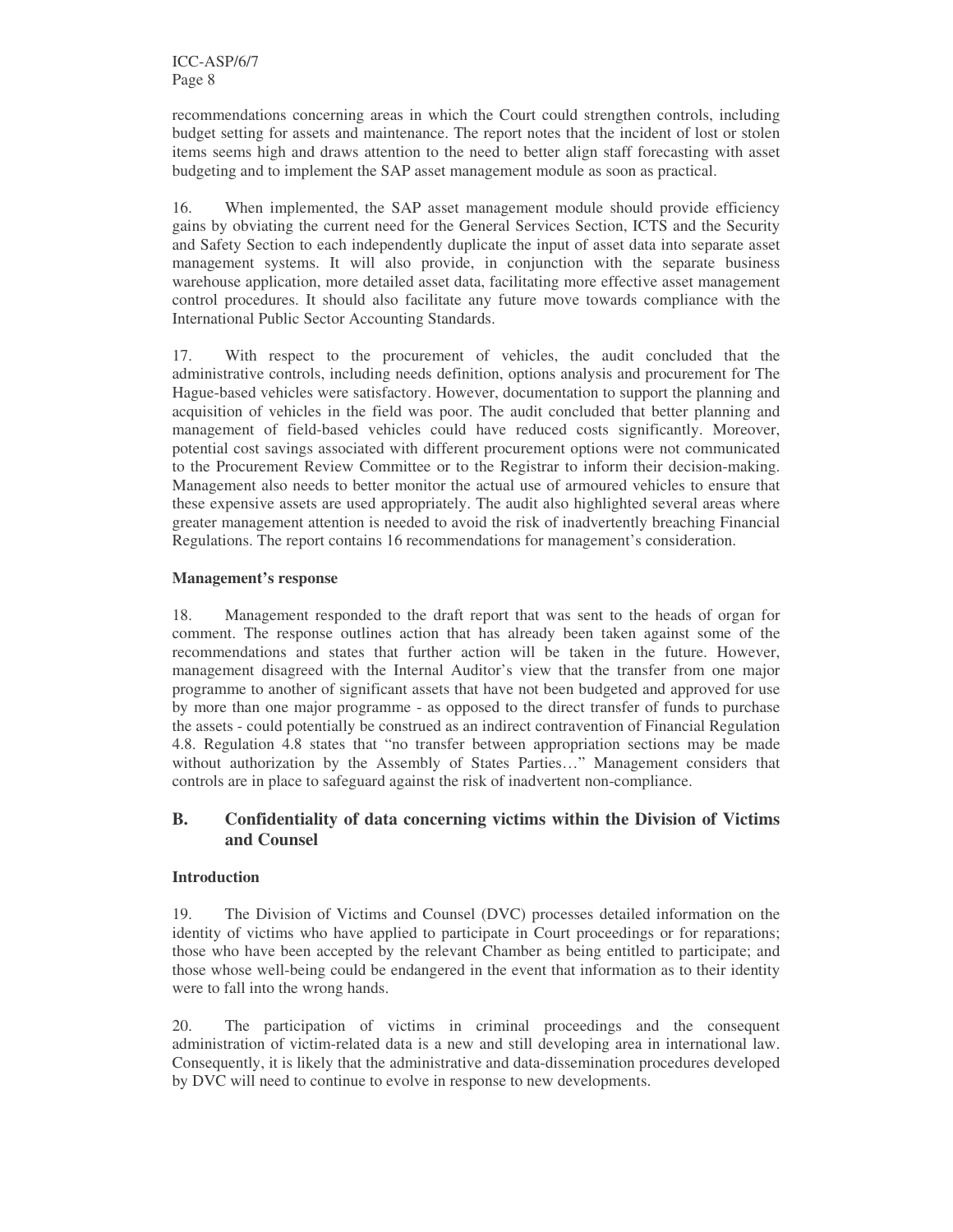21. As at September 2006, nine victim participants had been confirmed as participants in Court proceedings by Chambers and about 100 applications had been received by DVC. The Division expects that the number of victim applications will grow significantly over the near term.

22. An effective data confidentiality and security environment is dependent upon the establishment of a management system that is conducive to confidentiality requirements and able to adapt to evolving circumstances.

#### **Focus of the audit and scope**

23. The audit was undertaken at the request of the Registrar. It focused on assessing the control measures in place in the Division of Victims and Counsel to safeguard the confidentiality of data concerning victims, including communication to third parties, and where appropriate, to recommend areas for improvement. The examination covered the period from February to September 2006, unless otherwise stated, and was assisted by the Information Security Officer of the Court.

24. Other organs and sections of the Court that also handle data concerning victims, such as Chambers, the Office of the Prosecutor (OTP), the Victims and Witnesses Unit (VWU), the Office of Public Counsel for Victims (OPCV), the Office of Public Counsel for Defence (OPCD), and the Trust Fund for Victims were excluded from the scope of the audit. Other organizations, such as non-governmental organizations, United Nations organizations, local human rights organizations etc. that may also handle victim data were also excluded from scope of the audit.

25. Relevant DVC and ICTS staff at headquarters and in the Uganda field office were interviewed. Relevant documents and information technology systems were reviewed and identified. The key controls in place to safeguard confidential data were identified and tested.

26. The Presidential Directive on Information Security (ICC/PRESD/G/2005/001) and the draft administrative instruction on the Court's information protection policy served as the primary audit criteria.

#### **Conclusion**

27. The audit found that the Division of Victims and Counsel has been proactive in instigating work methods aimed at ensuring a consistent approach to data security and continues to make good progress. The Division places a high priority on the confidentiality of data, and is willing to codify and set internal standards to guide staff. The audit concluded that the draft Court administrative instructions on information security provide a reasonable framework for safeguarding information security.

28. Measured against the criteria contained in the draft administrative instructions on information security, the audit concluded that overall the control measures in place in the Division of Victims and Counsel provide a low to medium level of assurance to safeguard the confidentiality of data concerning victims. The detailed audit report makes 15 recommendations aimed at strengthening controls to provide a high level of assurance. While some of the recommendations can be implemented by DVC alone, others need to be considered and decided upon by management as they could affect Court-wide operations.

29. As the volume of applications is expected to increase significantly, the audit concluded that the confidentiality of data needs to feature more prominently in DVC's formal objectives statements, to better reflect its significance. The Division has drafted a set of good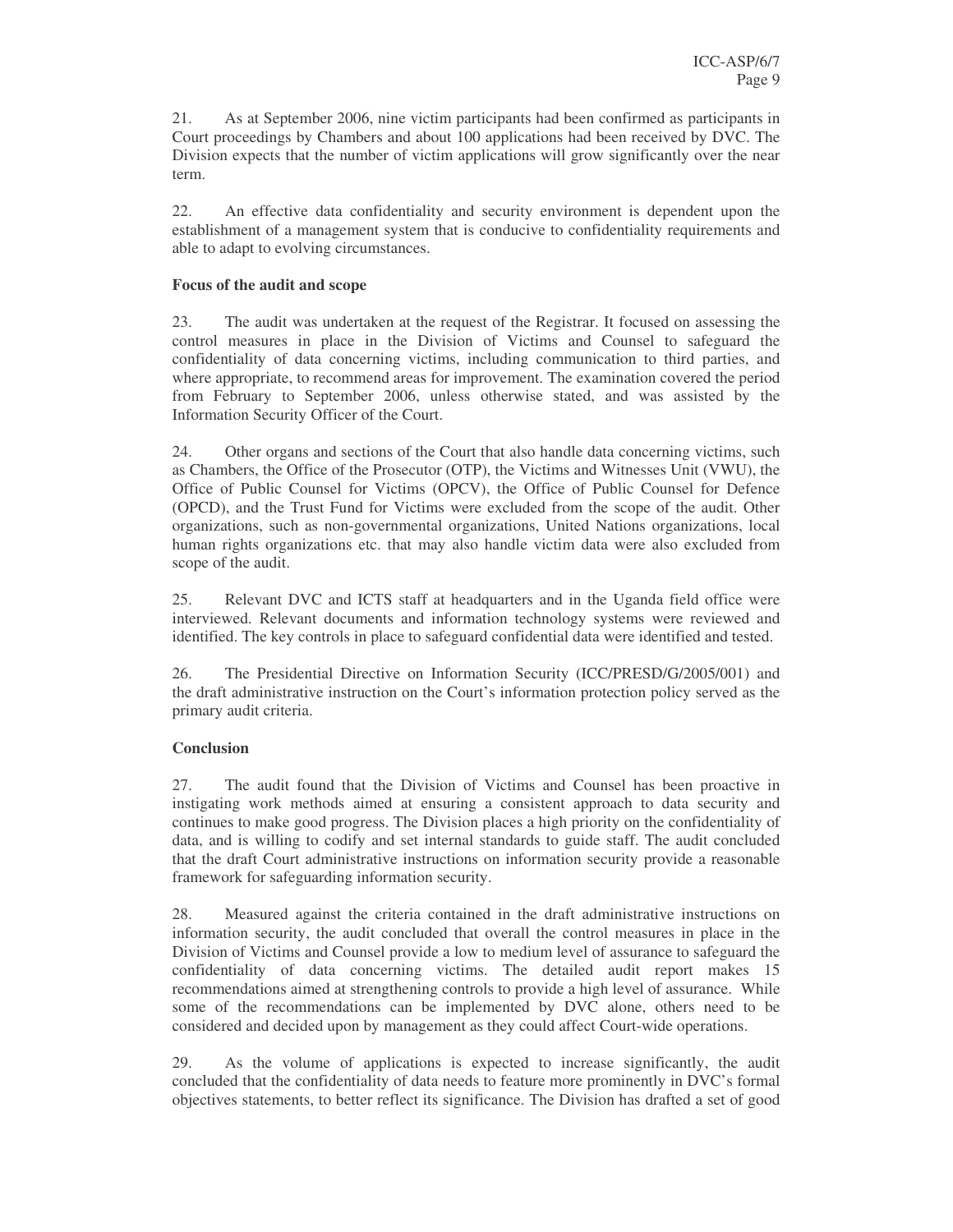practice guidelines that should be finalized and promulgated. The audit concluded that a more formal chain of custody system to control the transfer of data and documents from the field to The Hague is required. Moreover, future consideration of electronic data transfer and storage systems should include explicit information security advice from both ICTS and the Court's Information Security Officer. The report also contains specific recommendations concerning the use of encrypted memory sticks; the use of the TRIM document managing system for all sensitive documents; and the controlled use of non-secure printers. Periodic checks should also be made to confirm that Counsel is still in good standing.

30. Management can assist the DVC in its confidentiality objectives by: ensuring that the draft administrative instructions on information security are finalized and promulgated on a priority basis; strengthening IT data security and confidentiality systems; strengthening the security clearance procedures for new staff and broadening its application to include non-staff personnel that have access to confidential data; including explicit confidentiality guidance in future outreach strategy documents; and ensuring that a data retention policy is developed and promulgated in a timely manner.

#### **Management's response**

31. The Division of Victims and Counsel responded that the report is "fair and accurate and that it also provides very positive recommendations that have assisted and will assist us greatly". Management has not responded to the report.

### **C. Travel Management**

32. As at the reporting date, the Office was finalizing its examination work relating to the performance audit of travel management and had begun drafting its report thereon. The objectives of the audit are to:

- a) assess whether the Court's travel management systems and practices provide reasonable assurance that travel funds are expended in compliance with relevant Court regulations and policies and with due regard to economy, efficiency and effectiveness; and
- b) identify opportunities for improvement, including providing any initial advice to management on the question of outsourcing the travel process**.**
- 33. The results of the audit will be reported in the 2008 report of the Internal Auditor.

# **IV. Ad hoc work at the request of management**

#### **A. Joint UNDSS/ ICC review of staff security in the field**

#### **Introduction**

34. The Court has field offices in Ndjamena and Abeche (Chad), Bunia and Kinshasa (Democratic Republic of the Congo) and Kampala (Uganda).

35. Following the establishment in 2004 of the Negotiated Relationship Agreement between the International Criminal Court and the United Nations, the Court entered into a Memorandum of Understanding (MOU) with the United Nations whereby the Court's international staff would participate in United Nations security arrangements (this is the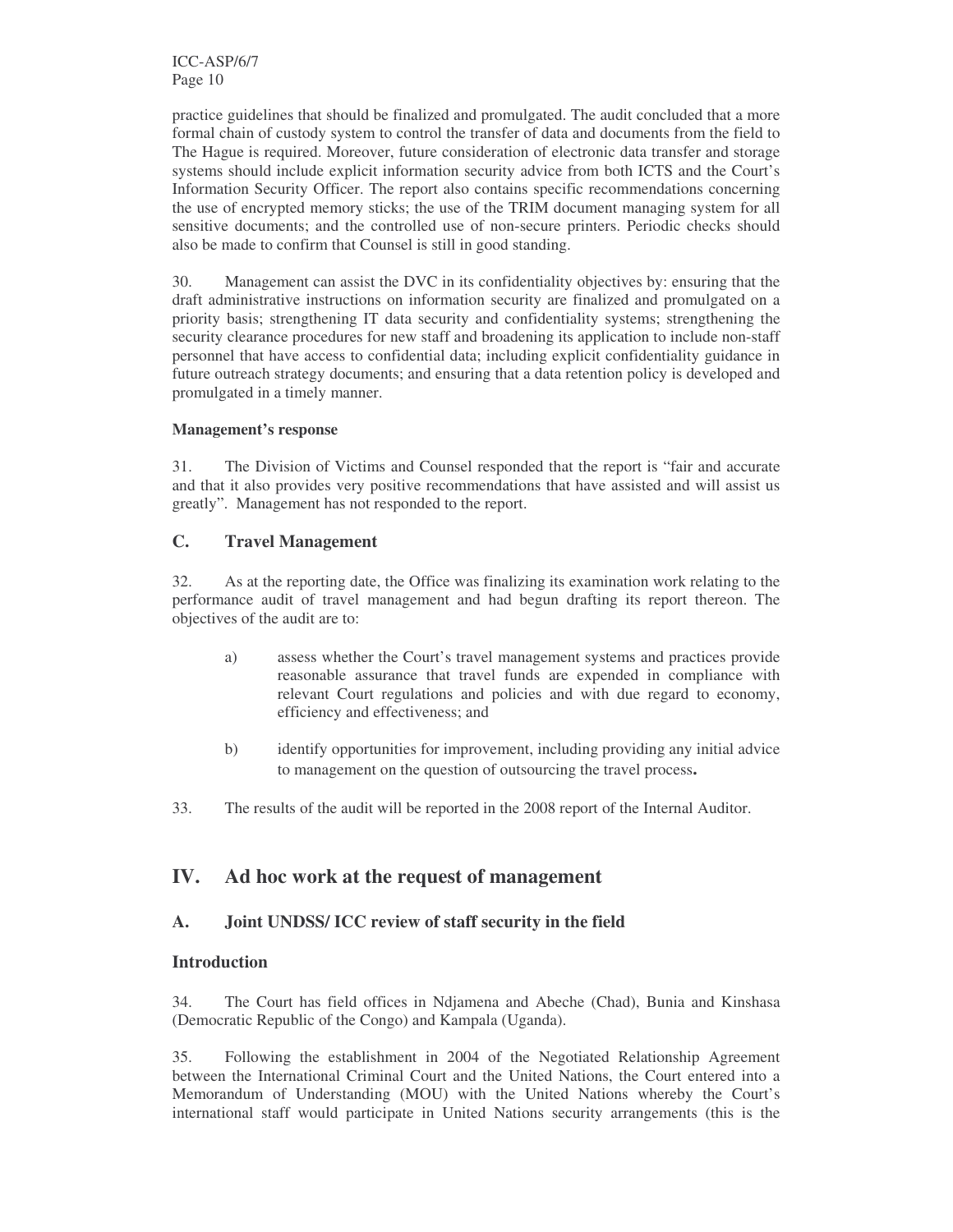standard MOU signed between UNDSS and non-United Nations organizations). In early 2005 the contents of the MOU were forwarded to all United Nations duty stations where the Court was present. In June 2006, it was agreed that the Court and the UNDSS would undertake a joint review of Court staff security in the field.

#### **Focus of the review and scope**

36. As the Court's field offices have been in existence for a relatively short period of time, and dedicated Field Security Unit personnel have been deployed for an even shorter time, the objective of the review was to carry out a preliminary assessment of the level of compliance of the Court field offices with United Nations security policies and procedures; to identify good practices; and to recommend opportunities for improvement. The work concentrated on the safety of Court staff. A detailed evaluation of matters such as witness protection was not within the scope of work.

37. The review involved discussions with many, but not all appropriate staff at headquarters and in the field. The team reviewed documentation and interviewed a number of Court personnel at headquarters and in the field. In addition, interviews were carried out with UNDSS Chief Security Advisers (CSA) and Field Security Coordination Officers (FSCO) as well as the Area Security Coordinator in Abeche, Chad. The mission was scheduled to visit the Court offices in Ndjamena and Abeche, Chad; Bunia, Democratic Republic of the Congo; and Kampala, Uganda. Unfortunately, time constraints and aircraft unavailability precluded the anticipated visit to Bunia.

#### **Conclusion**

38. Overall, the review concluded that the Court has made substantial progress in a relatively short period of time in establishing a security system to support its field operations. The review noted many good practices and procedures that are in conformity with the established and approved United Nations security policies and procedures.

39. The review also noted, however, that improvement opportunities exist in a number of areas to strengthen compliance with the security MOU signed between the United Nations and the Court. Most important and challenging perhaps is the need for the Court to establish a clear and formalized management and accountability framework for security matters in general and for security of Court staff in the field in particular.

40. The report makes 21 recommendations aimed at strengthening compliance with the MOU by both parties.

#### **Management's response**

41. Management has not responded to the report.

### **B. Review of potential risks associated with arrangements to administer the pension plan of the Judges**

42. In response to a request by the Registrar, the Office identified several risks associated with the arrangements being undertaken by the Court to administer the pension plan of the Judges. On the one hand, the Office noted that responsible staff do not appear to posses the requisite capacity to understand clearly the nature of the pension scheme, including being able to identify any ambiguities and to assess the reasonableness of underlying assumptions, calculations, methods and the source data used by specialists. Consequently, there may be a risk that the contract that is in the process of being negotiated with the selected insurance